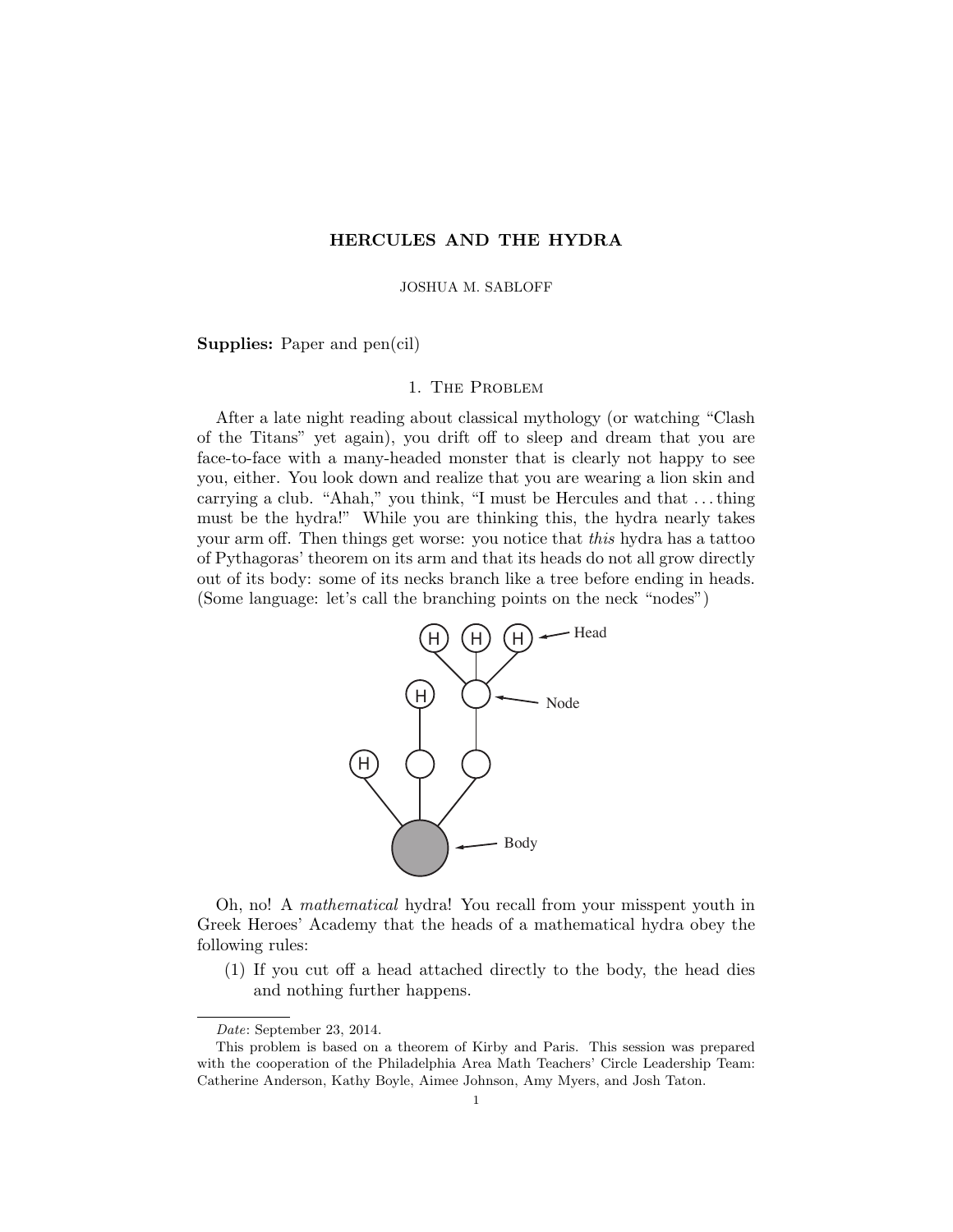#### 2 JOSHUA M. SABLOFF

- (2) If you cut off a head, new heads are grown as follows: look at the node from which the head grew. Move one node closer to the body of the hydra. Finally, from the node closer to the body, grow back two copies of the part of the (decapitated) hydra that starts at the node from which the head grew.
- (3) If a node has no "outgoing" necks, then it becomes a head.
- (4) The hydra dies when it has no more heads.



Question 1. Can you kill this hydra? What hydras can you kill?

### 2. Extensions to the Problem

Question 2. Instead of growing two identical trees where the old tree was cut off, what happens if the hydra grows three identical trees? Does your strategy still work? What if the first head that gets cut off grows back one additional tree, the second grows back two trees, the third grows back three trees, etc.?

### Question 3. Make up your own question about hydras!

These questions could be further generalizations of the first extension (n trees grow back, or a random number of trees grow back), or could be